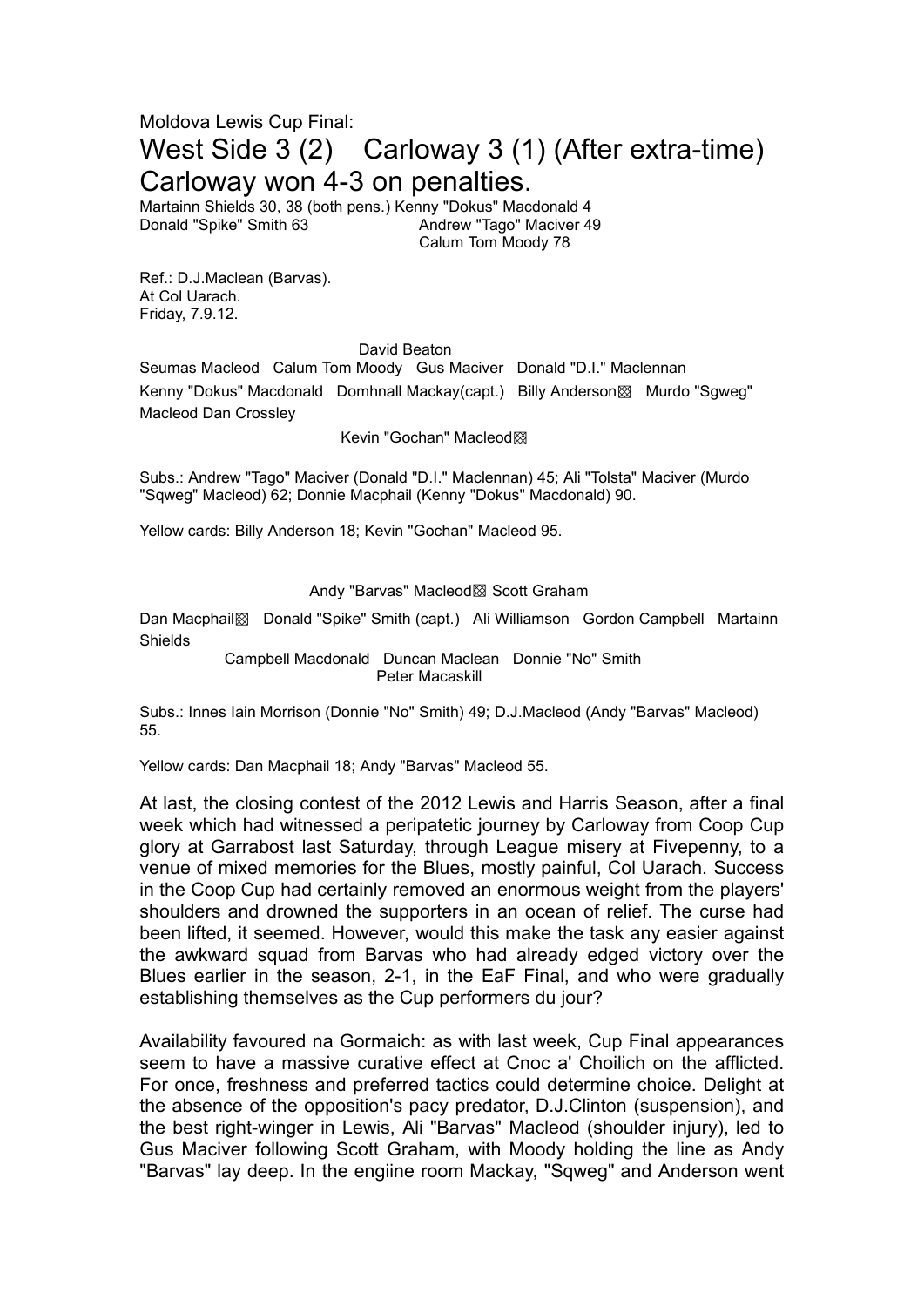head-to-head with "Spike", Campbell and Macphail, with Williamson defensive ring shield. Shields, Crossley, and "Dokus" lay wide to run, while Maclean and Macdonald had the unenviable task of tracking the tireless irritant, "Gochan".

A mild evening, with a coldish northerly, brought out a healthy attendance to see Carloway make the initial running: "Dokus" and Crossley pressuring wide, Anderson and "Sqweg" pushing through the centre, "Gochan" seeking the key. And it came in 4 minutes. A Carloway sweep down the right ended with the ball breaking across West's goal; Macdonald couldn't control it to the left and Crossley won the loose ball, carried it towards the bye-line, then cut it back. Anderson's dummy threw the line, and "Dokus" coming in at the far post thrashed a left-foot hook high inside Macaskill's left-hand post from 8 metres. (1-0)

Moments later, it could have been level, as "Barvas" eluded his marker left. His perfect cross found an unmarked Graham arriving high in the centre, to power a header low from 10 metres, but a miraculous block by the spreading Beaton somehow diverted the ball out to the left. An incredible save! Graham was left shaking his head in disbelief.

On 10 minutes a "Dokus" free-kick from 20 metres cleared the bar before the expected war of attrition developed in midfield as "No" got the measure of "Dokus" while Crossley sank deeper to support "D.I." handle the awakening Shields. Macdonald let him go. On 24 minutes a Crossley run did see him supply "Dokus" in the centre but he was blocked 12 metres from goal. A minute later Carloway broke fast out of defence and "Dokus" raced into West's box, then slipped the ball right to the arriving Macleod, 8 metres from goal and clear, but the ball bobbed just at the wrong moment and spun away from him. Then, on the half-hour, it was all to play for when a Macphail shot from 22 metres to the left of the box struck the blocking Maciver's upper left arm/shoulder; Shields was coolness itself as he stroked a low penalty to Beaton's left. (1-1)

Eight minutes later a West cross from the left, 16 metres from the bye-line, was cleared out but quickly returned into the left of the box, catching Maciver off-balance. Andy "Barvas" was beating Beaton to the ball when the keeper bundled him to the ground. This time Shields stroked it just inside the righthand post. (1-2)

The Blues could barely believe where they were but on 42 minutes forced the final chance of the half. "Dokus" tricked his way down the right, cut square across the box, 12 metres out, and found "Gochan", facing him in the centre. Under pressure, he turned a right-foot shot in which Macaskill's got down brilliantly to his right to push round the post.

Half-time: West Side 2 Carloway 1

Containment did not present much difficulty for either side. Midfield control was the key: the central power of "Pongo" replaced "D.I." Minutes later, the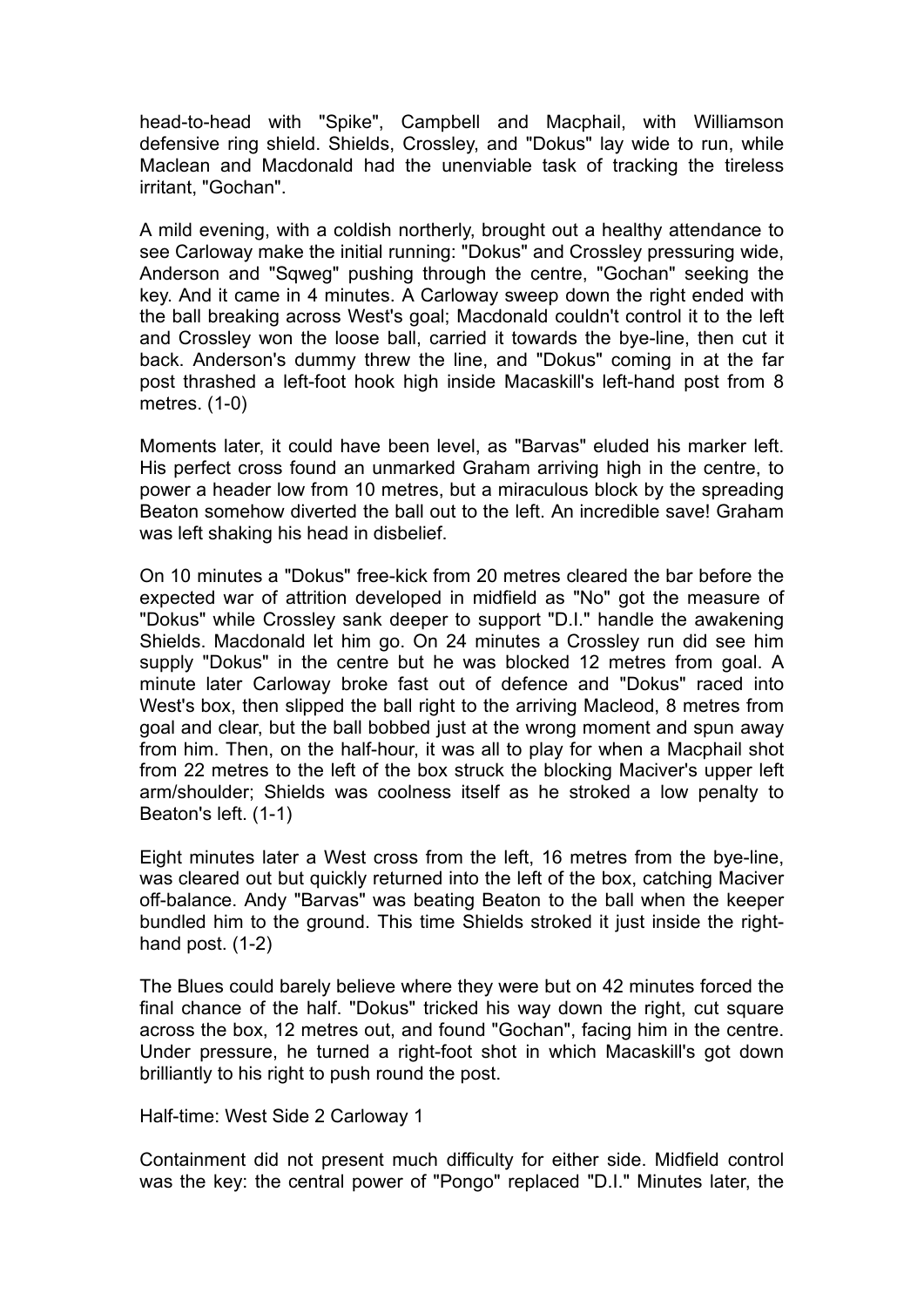Siarachs responded with Morrison replacing "No". However, simultaneously, Kevin Anderson's gamble paid dividends. A Carloway attack was repulsed right; in the scramble by the wing "Gochan" held to cross, 10 metres from the goal-line, and "Tago" met the ball at the near post to head down strongly inside Macaskill's left-hand post from 8 metres. (2-2)

Neither side dominated, though the Blues' powerful pack in the middle was denying West movement through the centre; the pace of Shields remained a problem on the right, however. The balance of chances still favoured Carloway, nevertheless. On 59 minutes a throw-in on the right, close to the bye-line, led to a cross being blocked out to "Dokus", 12 metres out in front of goal, but his drive lacked power.

The arrival of "Tolsta" for "Sqweg" signalled Kevin Anderson's metamorphosis from Arsene Wenger into Sam Allardyce, as na Gormaich forsook the shortball approach for the long diagonal to exploit the pace of "Gochan" and Crossley, but immediately the Siarachs contrived to stun the Blues again. Carloway cleared a West advance on the left out their right. The ball was played back to Macdonald, on the left touch line, just inside the half. He took one step back, then sent a nightmarish head-high diagonal with his right foot across the Carloway goal, where "Spike" led the retreating line to help it on, 10 metres out, with a back head-flip across goal and just inside the far post. A weak goal to lose but "Spike's" fastest reaction earned it. (2-3)

The last twenty minutes saw Carloway desperately seek to equalize: on 69 minutes a "Tolsta" corner on the left bobbed around the West 6-metre box, before a looping header from "Tago" bounced on the bar and over. A minute later Macaskill was injured blocking a 20-metre "Dokus" drive from the left, then Williamson blocked "Gochan's" attempted conversion on the line. "Dokus" had just volleyed over from 20 metres after a corner on the right when the saver for the Blues arrived, and what a beauty it was. Gus Maciver won the ball midway within his own half, in the centre, then surged forwards rightwards on a mazy run, before sending a soaring diagonal across the retreating line, for Moody, arriving to a rising roar from the crowd, to bullet home with his head from 12 metres. (3-3)

A tense stalemate now descended on the tie, which would last to the end of extra-time, as each player sought to avoid the blunder which might lose the game. Then, on 85 minutes, a "Dokus" slip through the middle sent "Gochan" into the West box, trailing defenders like a comet's tail. Veering left, he flicked a right-foot rocket over Macaskill from 12 metres - and the bar!

## Full-time: West Side. 3 Carloway. 3

A curtailed extra-time of 20 minutes saw few chances. After 2 minutes an Anderson free-kick from the centre circle was headed over, before Macleod headed a corner over from an Anderson corner on the left. On 12 minutes a carefully-struck Duncan Maclean free-kick, 20 metres out on the right touch line, was curled 2 metres outside the near post. With 5 minutes left, the final chance from an Anderson cross from the left saw "Tago" drive over from 10